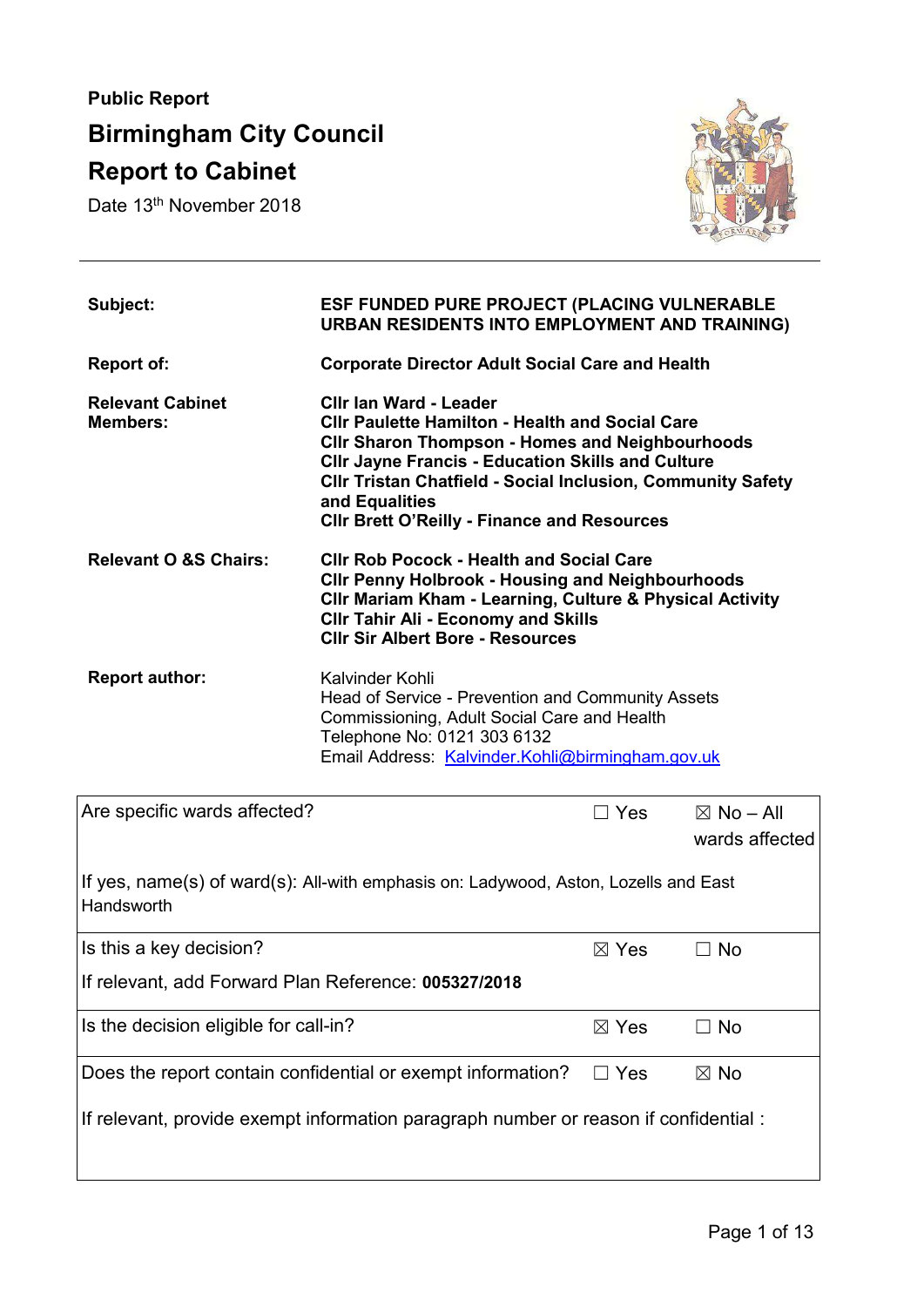# **1 Executive Summary**

- The purpose of the report is to approve the Full Business Case (at **Appendix 1)** for the PURE project at a cost of up to £12m which is funded 50% from European Social Fund (ESF) revenue grant and 50% from existing City Council revenue budgets for Social Inclusion, Mental and Disability Support in the Adult Social Care and Health Directorate.
- 1.2 To accept an offer of ESF revenue grant of up to £6m to deliver the PURE (Placing Vulnerable Urban Residents into Employment and Training). The project will support up to 4,320 vulnerable adults and NEET (Not in Education, Employment or Training) young people with multiple and complex barriers in Birmingham, considered to be the furthest away from the labour market, into employment through a series of support interventions initially up to 16<sup>th</sup> June 2020 (18 months).
- 1.3 To note that delivery will initially be through existing delivery contracts, however Housing Related Support Services contracts will be re-procured mid-project to ensure compliance with European Commission procurement rules.

# **2 Recommendations**

- 2.1 That Cabinet;
	- Approves the Full Business Case (FBC) (**at Appendix 1**) for the PURE (Placing Vulnerable Urban Residents Into Employment and Training) project, which will provide support to vulnerable Birmingham citizens into employment at a cost of up to £12m initially from  $1<sup>st</sup>$  January 2019 to 16<sup>th</sup> June 2020, but potentially extended to 31<sup>st</sup> December 2021, subject to Department of Works and Pensions (DWP) approval.
	- 2.1.2 Approves the City Council acting as the Accountable Body for the PURE project and accepts the offer of ESF revenue grant from DWP of up to £6m (attached at **Appendix 3**),which is being matched against an equivalent amount of City Council revenue main programme budgets in the Adult Social Care and Health Directorate.
	- 2.1.3 Notes that existing European Commission compliant Social Inclusion contracts are due to expire on 30<sup>th</sup> November 2019 and these will be reprocured as part of wider Housing Related Support contracts during this period, which will be subject to a separate Cabinet report. Existing contracts for Disability and Mental Health support will be extended to their full duration of up to  $30<sup>th</sup>$  June 2021, under existing delegated authority to the Corporate Director; Finance and Governance, and Cabinet Member for Finance and Resources and implemented jointly with the Corporate Director; Adult Social Care and Health, by which time they will have been re-procured separately from the Social Inclusion contracts.
	- 2.1.4 Delegates to the Corporate Director, Adult Social Care and Health, the defrayal of expenditure consistent with the delivery of the PURE project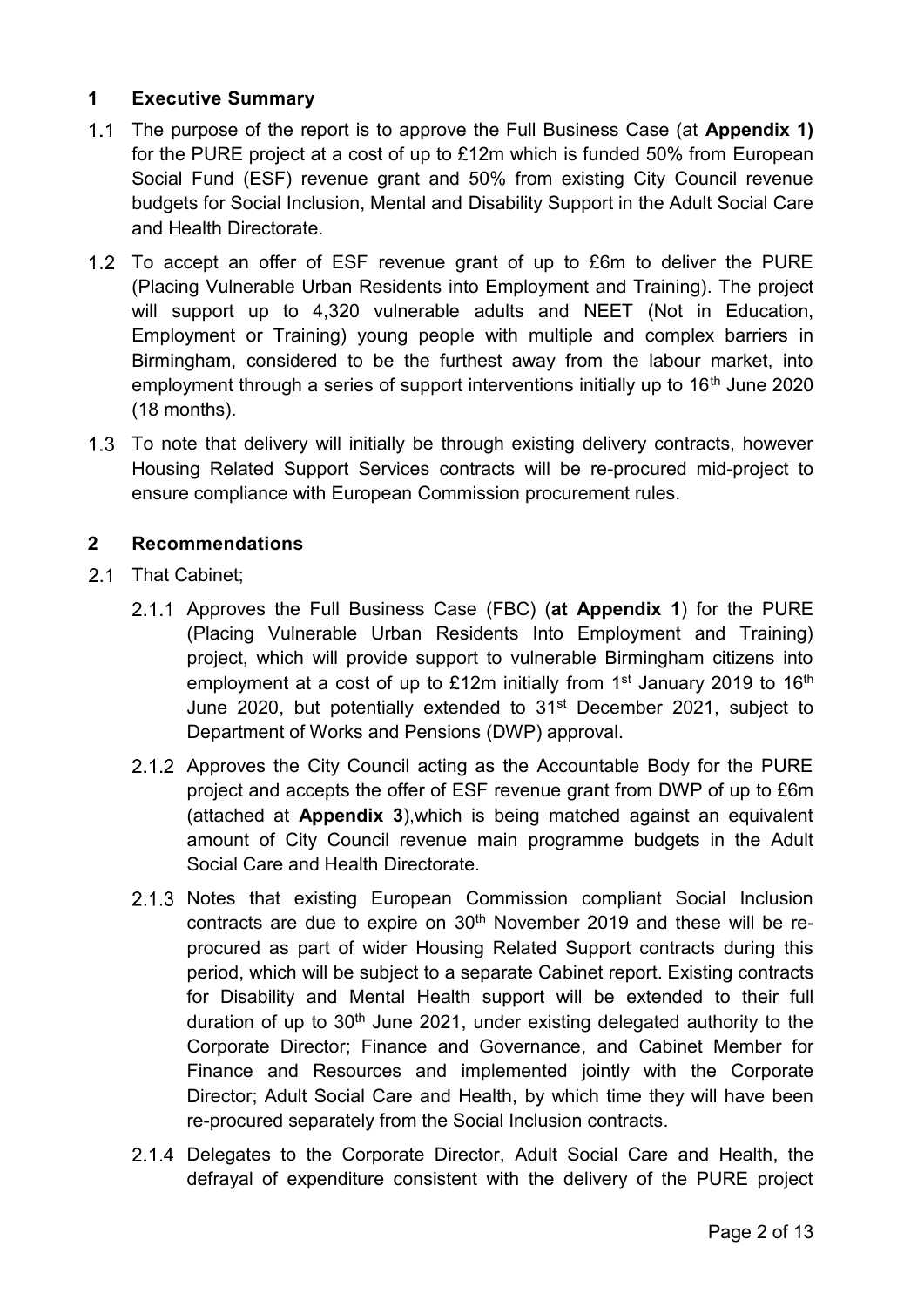using existing and new procurement contracts to be re-commissioned during this project period.

- 2.1.5 Delegates to the Corporate Director, Adult Social Care and Health the submission of a Project Change Request (PCR) to DWP to extend the project to 31<sup>st</sup> December 2021 and to request an additional £0.5m ESF grant subject to the City Council providing an additional £0.5m of revenue match-funding funded from Adult Social Care & Heath Directorate revenue budgets.
- 2.1.6 Authorises the City Solicitor to negotiate, execute and complete all necessary documents to give effect to the above recommendations.

# **3 Background**

- The vision and strategy to modernise Adult Social Care was approved by Cabinet on the 3rd October 2017. The vision provides a fundamental and radical shift to the way that the Council will deliver the desired outcomes for vulnerable adults and older people in Birmingham. The vision has also been informed by the October 2016 Peer Review of the authority which recommended that Birmingham should develop an asset – based approach with the voluntary and community sector to transform the City Council's traditional Social Work model.
- 3.2 The desired outcomes for vulnerable adults and older people in Birmingham are that they should be resilient, exercise choice and control, live happy healthy independent lives within communities for as long as possible. The vision and strategy for delivering the key outcomes comprises of key objectives including a continued investment in prevention services.
- The continued investment in the prevention aspects of the vision for adults social care was set out in a subsequent report: Putting Prevention First: Supporting the Implementation of the Vision for Adult Social Care and Health which was approved at Cabinet on  $17<sup>th</sup>$  November 2017. Central to this vision was the continued investment in Housing Related Support Services. The investment will be further enabled through the duration of these and replacement contracts from potential grant funding sources such as European Social Fund.
- The existing Housing Related Support Services for vulnerable adults (aged 16 +) meets the Council's overall objectives by delivering the following outcomes:
	- Improved health and wellbeing
	- Financial inclusion and income maximisation
	- Inclusion and connection with local communities
	- Safety and security to live independently within own home
- 3.5 Putting Prevention First provides a renewed commitment by the City Council to invest in targeted prevention activity. The housing related support elements are provided by the Social Inclusion and Disabilities Contracts.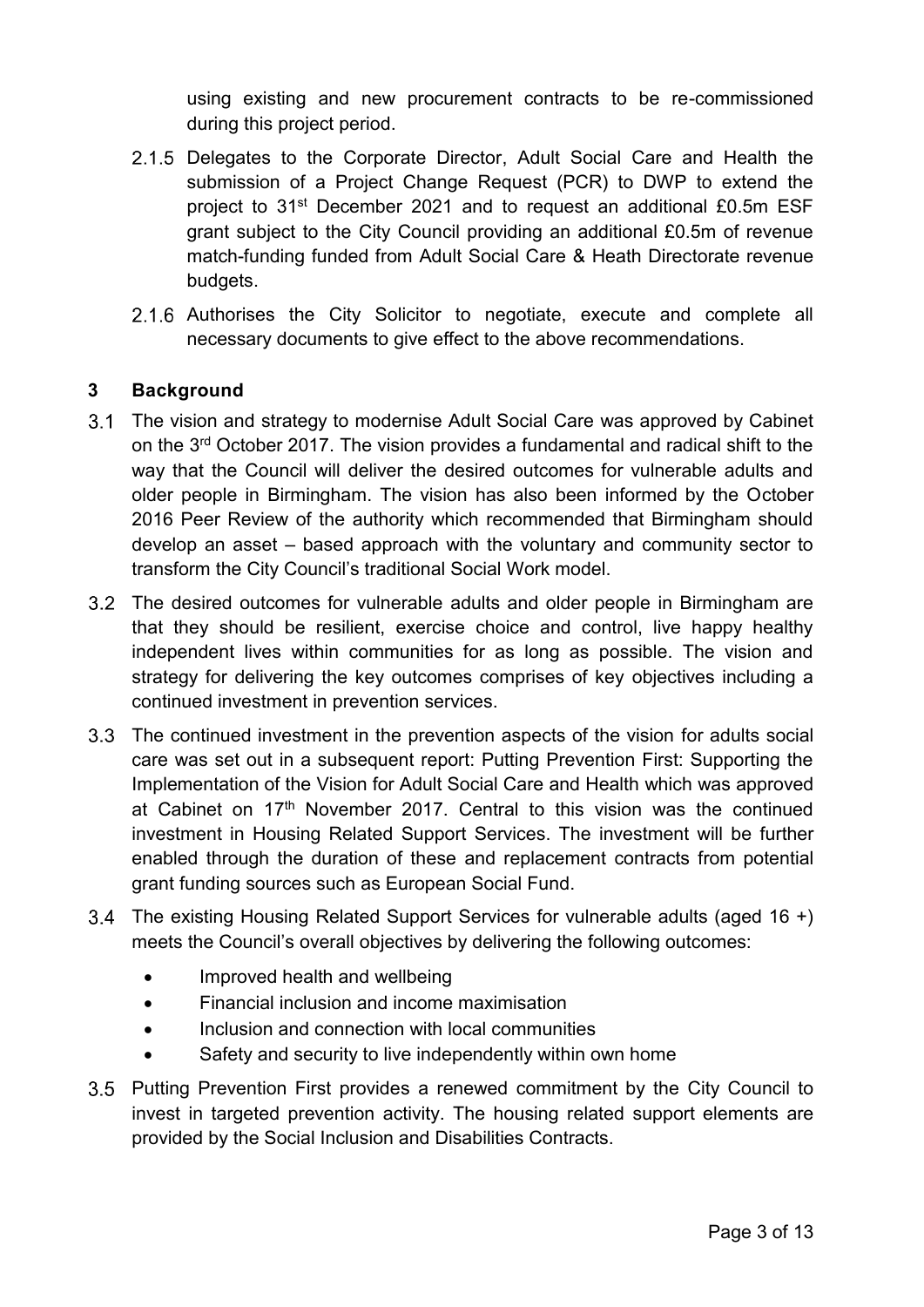- The timeline for the recommissioning of the Housing Related Support Services contracts as set out within the Putting Prevention First report as above; has been revised in order to benefit from this additional funding opportunity.
- The Disabilities contracts which are due to expire in June 2019 will be extended under delegated authority by up to 2 years to  $30<sup>th</sup>$  June 2021, this is because it is not possible to align these contracts with the Social Inclusion element of the wider Housing Related Support Services contracts, due to their complexity. It is anticipated that the new Disabilities contracts will be in use for at least the final six months of the project. Both Social Inclusion and Disability contracts were originally procured consistent with European Commission rules and this will be reflected in the re-procurement of the services.
- The existing commissioned services are able to evidence (through a payment by outcomes methodology) how vulnerable adults considered to be the furthest away from the labour market are supported to access pathways into paid work.
- For completeness, it must also be noted that the existing commissioned Housing Related Support Services also contribute in part to the delivery of two related Council strategies, Homelessness Prevention Strategy 2017+ and the Domestic Abuse Prevention Strategy 2018 – 2023 and this will continue with the new contracts.
- 3.10 In December 2016, the City Council submitted an Outline Application for the PURE project, followed by a full, detailed application in June 2017 in response to a funding call issued by DWP for the Greater Birmingham and Solihull Local Enterprise Partnership (GBSLEP) area under ESF Investment Priority 1.4: Active Inclusion – to help people who are more distant from the labour market and may face multiple disadvantages to tackle their multiple, complex and profound barriers to work and to move towards or into employment, or to sustain employment. The PURE project will focus exclusively on tackling these issues, in order to improve their life prospects.
- 3.11 The PURE project will engage with up to 4,320 project participants who would be considered furthest from the employment market-including citizens affected by mental, health, learning, disabilities, homelessness, domestic abuse and complex needs, substance / alcohol misuse and ex-offenders.
- 3.12 Participants will engage in pathways to positive outcome in employment and education via the methods which include basic skills and training, support for those who need pre-work assistance, money management and basic financial skills programs, volunteering opportunities to encourage social engagement and get people used to the idea of work and the opportunities it may bring them, first contact events by engaging people where they are located and feel able to access, local networks and support groups and softer personal skills such as anger management and motivation.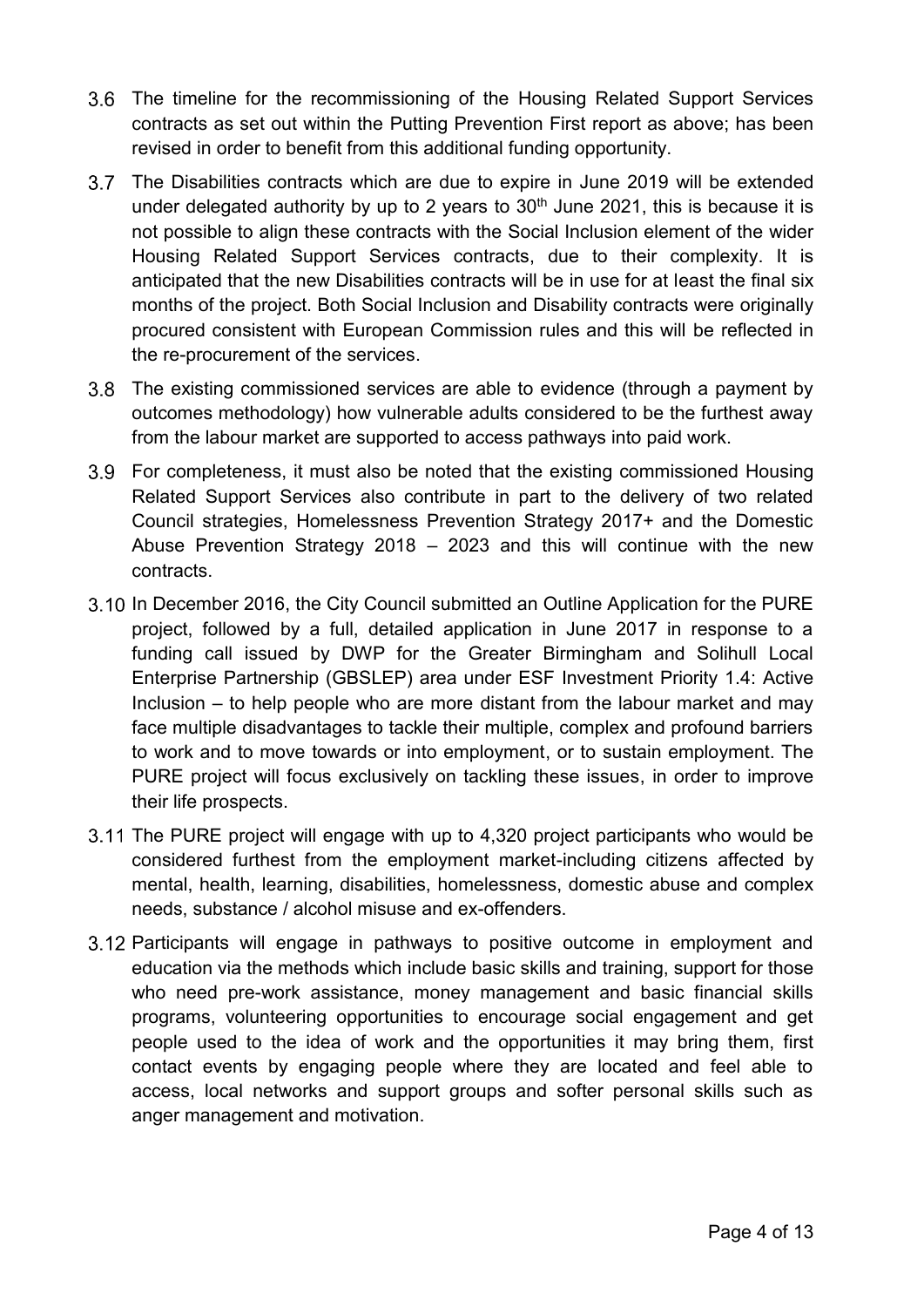#### **Project Change Request**

- 3.13 This funding opportunity was initially identified in response to service redesign challenges to address the Council's key priorities of a Prevention First Strategy by providing additional support to get vulnerable groups into employment. The City Council initially applied for the ESF grant in December 2016 and requested a revenue grant of £6.5m with a project delivery date of June 2020. Due to considerable delays in the DWP appraisal process, the City Council were successful in receiving an offer letter from DWP on 5<sup>th</sup> June 2018 (attached at **Appendix 3**) for £6.0m, but to the original timescale i.e. 18 months remaining. This means that delivery of the outputs in this timescale will be challenging and will require contractors to increase their resources to deliver the PURE project within the limits of their procurement contracts.
- 3.14 The City Council intends to submit a Project Change Request (PCR) requesting a change in the delivery period to allow for a full 3 years i.e.  $31<sup>st</sup>$  December 2021 and to increase the grant back up to the original £6.5m requested. This will enable the commissioning of further support to help meet the ESF output targets.

#### **Governance**

- 3.15 All contractors will be trained on project systems and monitoring frameworks to ensure all relevant staff are aware of expectations and audit requirements. Written guidance will be produced to back up this training.
- 3.16 The project will be governed by a strategic steering group who will direct senior managers from both the Economy Directorate's European and International Affairs team and Adult Social Care and Health Commissioning. An appropriately-skilled and experienced senior officer will be responsible for day to day management and effective delivery of the project, overseeing compliance, delivery of outcomes, financial monitoring, internal audit, data returns/claims and quality assurance. Upon signing of the grant funding agreement a full risk assessment will be produced and appropriate mitigations put in place and monitored throughout the lifetime of the project.
- 3.17 The City Council is the Accountable body for the project, which means it is responsible for receipt of ESF revenue grant and its expenditure in accordance with DWP's grant funding agreement. This includes the requirement that all contracts are awarded in accordance with European Commission procurement rules, pays the contractors based upon the methodology set out in para 7.3.4 and closely monitors the expenditure and outputs achieved. This is especially important in the first instance where the project is initially for 18 months, as in the event that the project is not extended and outputs not achieved then the Council must not be in a position where it is has overpaid contractors. On-going delivery of the project will require quarterly grant claims and output information to be submitted to DWP.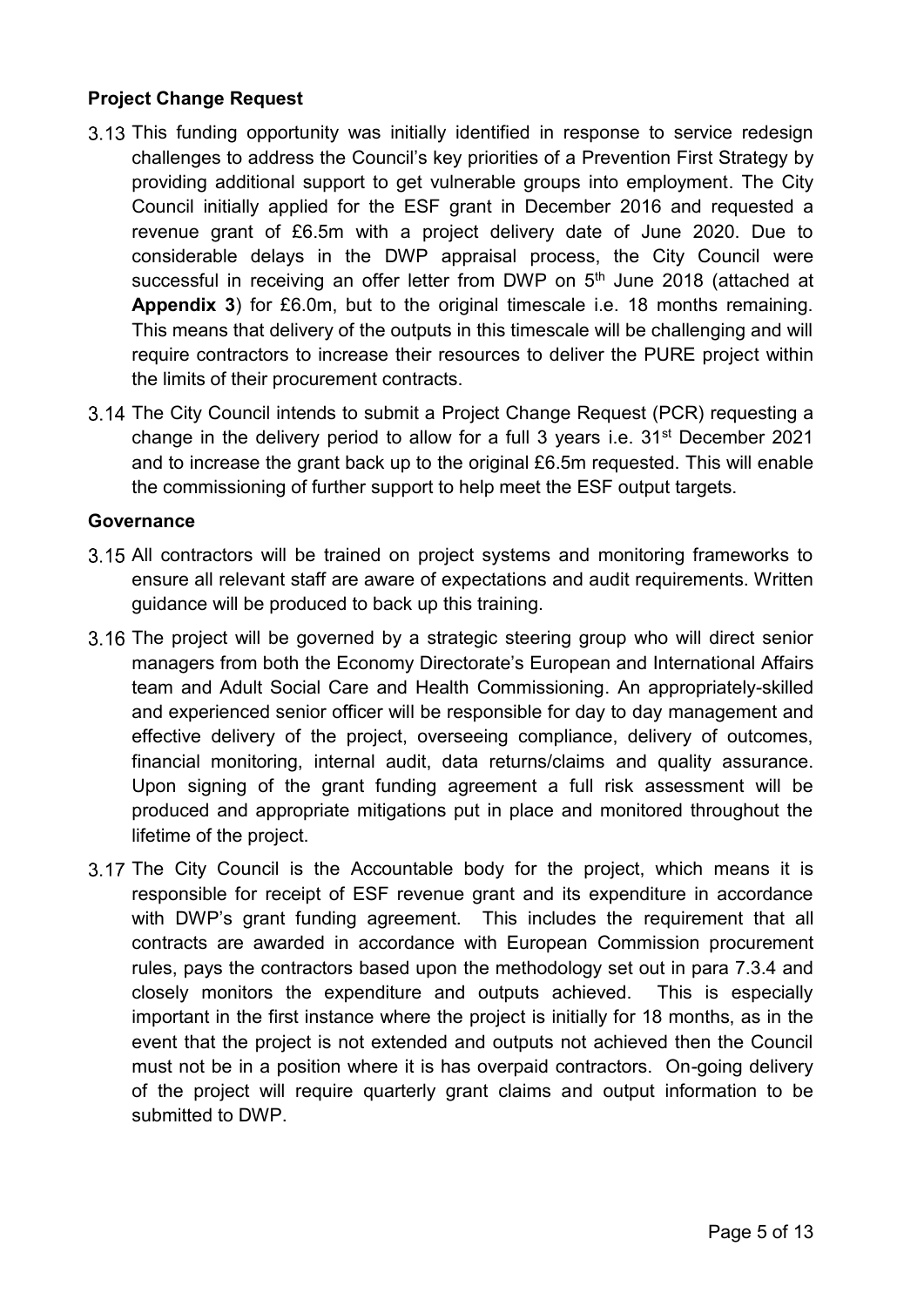#### **Project Delivery**

- 3.18 The PURE project will deliver across the whole of Birmingham with an emphasis on areas of deprivation such as Ladywood, Aston, Lozells and East Handsworth and the super output areas (with above 25 % out of work rates) where the issues to be addressed occur more frequently. The Intervention Workers and the delivery contractors will spread across the city at key locations and centres with outreach to assist the clients in their own communities.
- 3.19 The delivery contractors will deliver from their own premises and will employ Intervention Workers who assist the clients either at one of the delivery centres or outreach in the community.
- All commissioned Social Inclusion and Disabilities contract providers were invited to participate as a match funded provider. Those organisations that confirmed their interest were then invited to support the in the bid writing, co design of the delivery model alongside service user representatives. In addition to this, the City Council will have delivery partners that will deliver bespoke wrap around services to the specific client group.
- A PURE project mobilisation plan is attached at **Appendix 4**.

#### **Pure Project Delivery Allocation**

- Eleven Housing Related Support providers initially expressed an interest to take part in the project as part of the successful PURE project bid submission. The opportunity was available to all providers and interested parties were acknowledged in the bid.
- 3.23 Due to the significant passage of time from the original bid to notification of award. The original cohort of providers who had expressed interest, were called together at a briefing event for a contemporary update on developments and to ratify an equitable allocation of support hours proposed to be delivered by up to 70 employment intervention workers.
- 3.24 Two providers withdrew their interest, requiring the remaining nine to consider the uptake of additional support hours within their organisations. Allocations were based on contract size and sector specific specialisms, such as mental health, learning disability, physical disability/sensory impairment, homelessness and domestic abuse.
- 3.25 Additional joint and individual meetings with the remaining eligible providers identified that they could successfully manage the uptake and redistribution of service delivery, whilst ensuring that additional revenue through the PURE project would not take the individual organisations contract value beyond 50% of their original award, thus ensuring compliance with the original procurement contracts.
- 3.26 The allocations per sector correlate to the proportion of the existing Housing Related Support budget: Homelessness (40%) Mental Health (26%) Learning Disabilities (24%) Domestic Abuse (4%) Offenders (4%) Physical Disabilities (2%).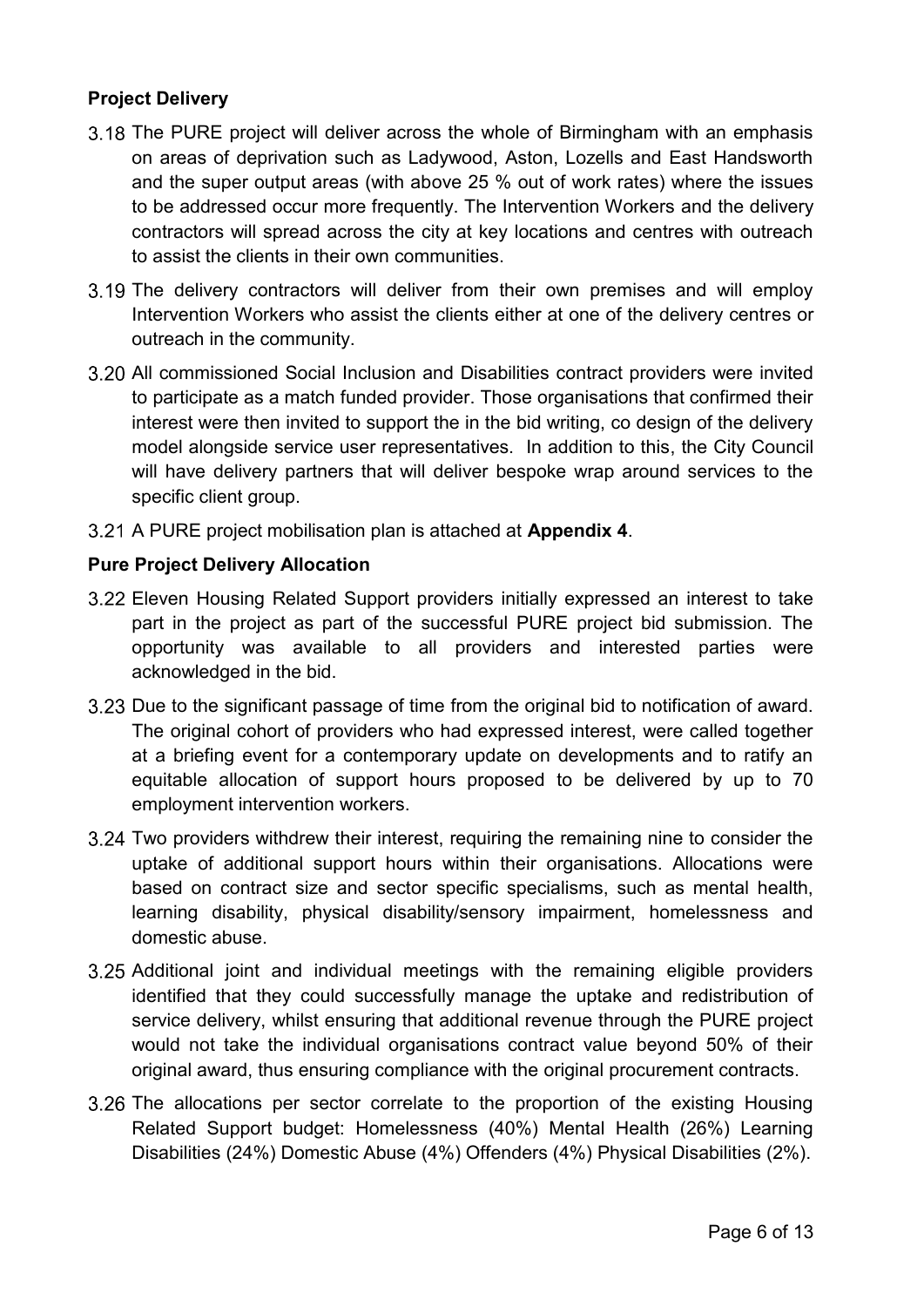#### **Project Beneficiaries**

- 3.27 The beneficiaries will be vulnerable people often from deprived areas including those at risk of and those who already are socially and economically excluded from the labour market. Target activities are for people that are vulnerable as a result of;
	- Domestic violence.
	- Homelessness.
	- Complex needs including drug and alcohol abuse, ex-offenders,
	- People with disabilities including recovering mental health issues and learning disabilities.

#### **Project benefits**

3.28 The benefits will be intensive, bespoke support to the cohorts who have multiple issues and are distant from the labour market. The personalised support will assist these people into sustainable employment, education or training.

#### **Project Outputs**

| <b>ESF Outputs (for 18- month period*)</b>                                            | <b>People Numbers:</b> |
|---------------------------------------------------------------------------------------|------------------------|
| Participants in education / training upon<br>leaving                                  | 680                    |
| Participants in employment, including<br>self-employment, six months after<br>leaving | 880                    |
| Unemployed participants into<br>employment (including self-employment)<br>on leaving  | 560                    |
| Inactive participants into employment or<br>job search upon leaving                   | 1080                   |
| Participants with childcare needs<br>receiving childcare support                      | 1440                   |

 **\***Potentially extended to 3 year period.

3.29 The timetable for delivery of this project is as follows:

| <b>Milestone</b>                                                      | <b>Date</b>                  |
|-----------------------------------------------------------------------|------------------------------|
| <b>Original ESF PURE Grant Funding Agreement</b><br><b>Start Date</b> | 1 <sup>st</sup> January 2018 |
| Notification of successful bid application                            | $5th$ June 2018              |
| Request of proposed time extension to DWP (rec<br>(2.5)               | November 2018                |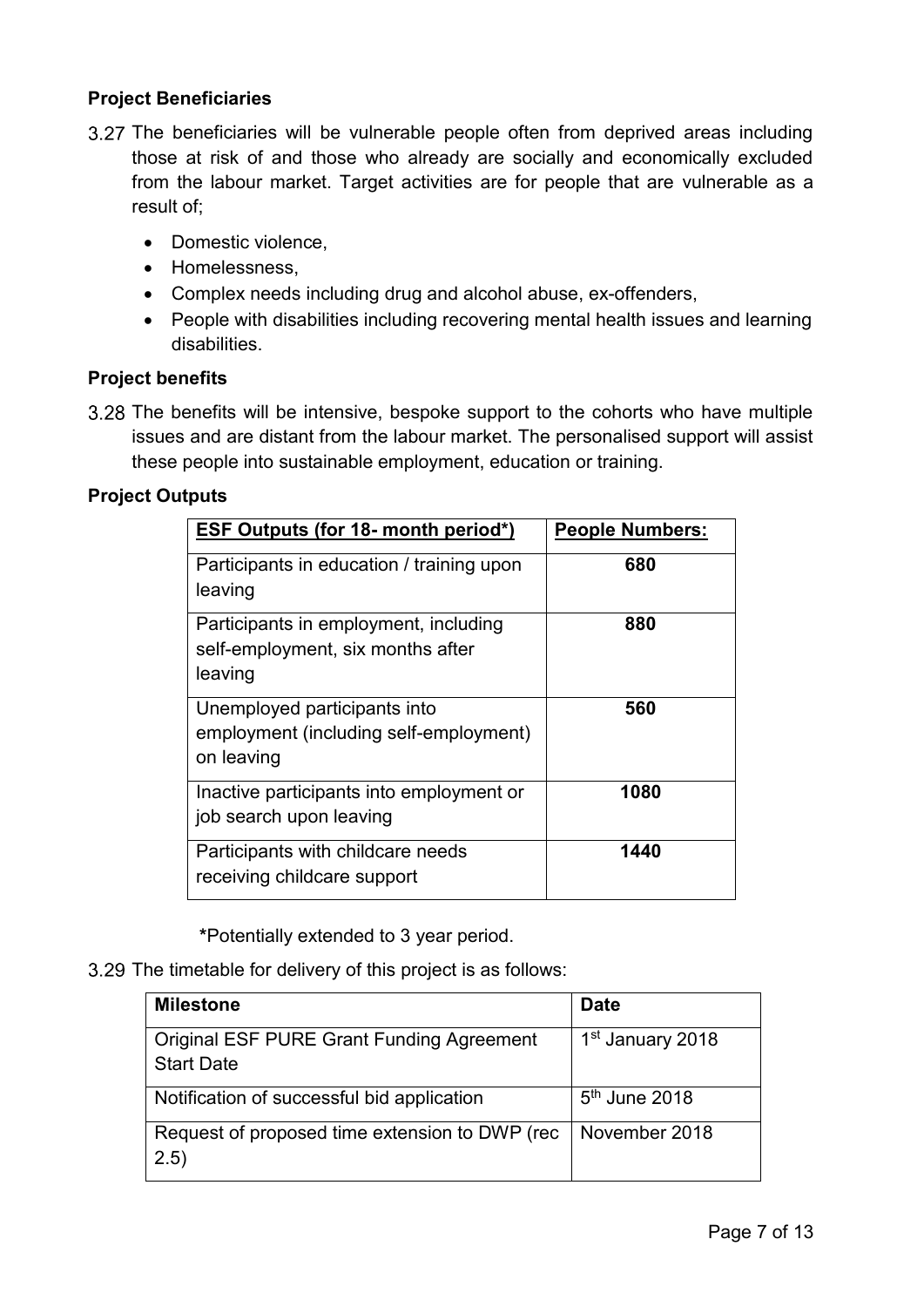| New Proposed ESF PURE Grant Funding<br>Agreement Start Date via PCR (1 month early)                                          | 1 <sup>st</sup> December 2018       |
|------------------------------------------------------------------------------------------------------------------------------|-------------------------------------|
| Commence re-commissioning of Social Inclusion<br>and Disability contracts (wider Housing Related<br><b>Support Services)</b> | December 2018                       |
| Disability Contract extension (up to 2 years) (rec<br>2.3)                                                                   | July 2019 - June<br>2021            |
| Social Inclusion contracts expire (subject to 2)<br>month extension)                                                         | November 2019                       |
| New Social Inclusion contracts commence                                                                                      | December 2019 (3+<br>year contract) |
| <b>Current ESF PURE Grant Funding Agreement</b><br><b>End Date</b>                                                           | 16 <sup>th</sup> June 2020          |
| Expiry of existing Disability Contract after<br>extension                                                                    | 30th June 2021                      |
| <b>Commencement of new Disability Contracts</b><br>(latest date)                                                             | 1 <sup>st</sup> July 2021           |
| New Proposed ESF PURE Grant Funding<br>Agreement End Date via PCR                                                            | 31 <sup>st</sup> December 2021      |

#### **4 Options considered and Recommended Proposal**

- **Option**: To not accept ESF funding and rely on existing City Council budgets this is not a preferred option and would result in loss of potential revenue coming into the city of £6m. In addition 4,320 potential participants considered the city's most vulnerable citizens would not benefit from the opportunity to receive a significantly enhanced offer of support in meaningfully accessing education, training and employment.
- **Recommended Proposal**: To accept the offer of ESF revenue grant of up to £6m to deliver the PURE project which will support up to 4,320 vulnerable people into employment through a series of support interventions at a cost of up to £12m which is funded 50% from ESF revenue grant and 50% from existing City Council revenue budgets for Social Inclusion, Mental and Disability Support in the Adults Directorate. This will support key City Council priorities to support vulnerable people furthest away from the labour market to succeed economically.

# **5 Consultation**

#### **Internal**

5.1 The Adult Social Care and Health Management Team have been consulted on the project and support the recommendations.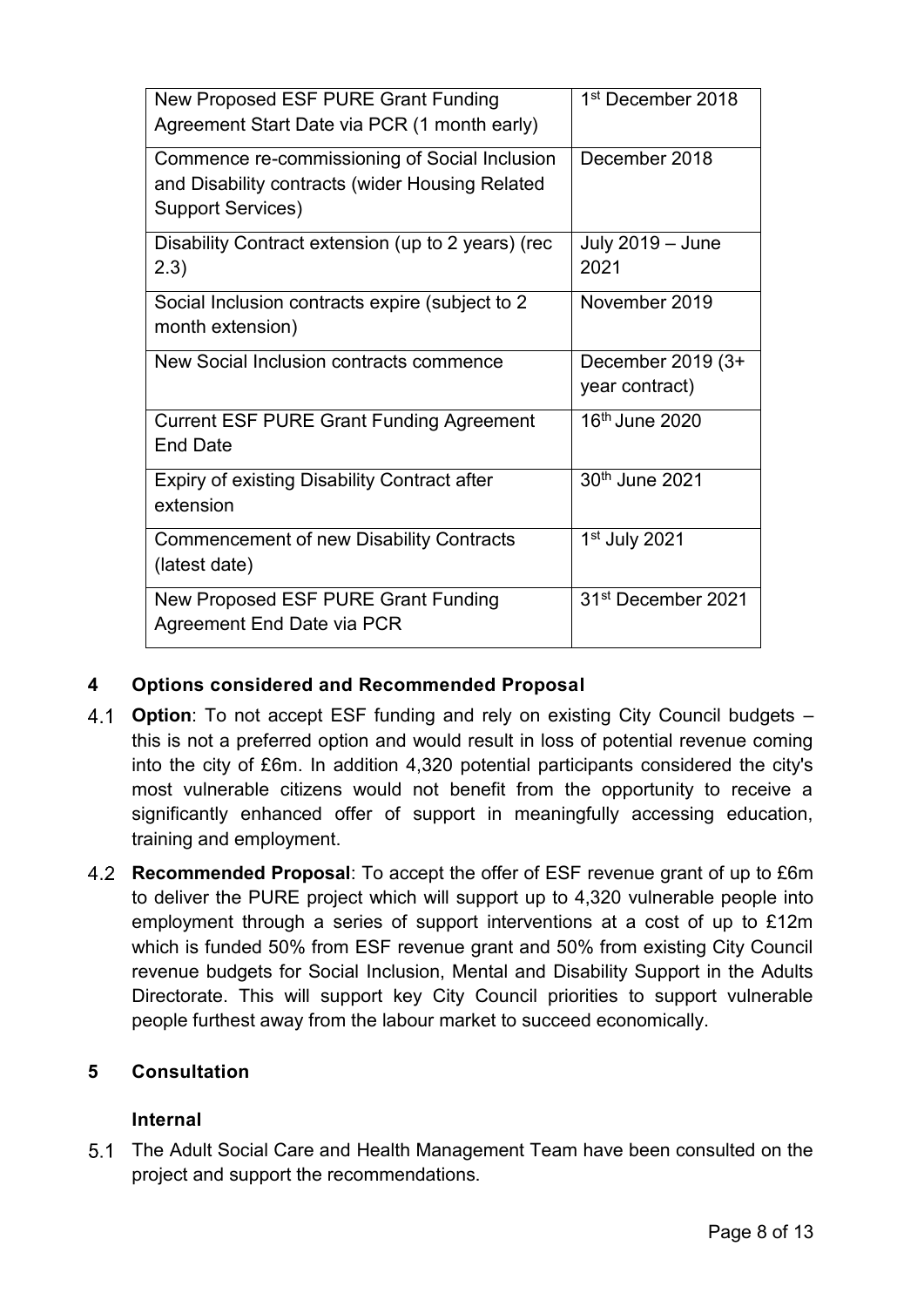- Officers from Legal and Governance, City Finance, European and International Affairs and Corporate Procurement have been involved in the preparation of this report.
- 5.3 The Economy Directorate's Employment Service Team has been consulted to ensure that its delivery of other programmes is complimentary and does not duplicate existing provision, for e.g. its Youth Employment Initiative, the ESF Skills for Growth Hub Project and the ESF Progression Pathways for Adults Project

#### **External**

- The opportunity was made available to all commissioned housing related providers and interested parties were acknowledged in the bid. A proportion of Housing Related Support Service providers initially expressed an interest to take part in the project as part of the successful PURE project bid submission. Due to the significant passage of time from the original bid to notification of award. The original cohort of providers who had expressed interest, were called together at a briefing event for a contemporary update on developments.
- 5.5 The external agencies involved in the delivery of this project have all been consulted and fully support this project. The City Council has also met with Solihull Council who have a similar ESF funded project and has agreed referral processes for the crossover between geographical boundary areas, the projects will actively ensure they do not duplicate effort or double counting of Citizens. There will be ongoing dialogue to ensure effective referral process.
- The Vulnerable Adults Citizens Panel have been involved in the co designed the bid have been advised of the outcome of the bid and are fully supportive of the approach to mobilising its delivery.

#### **6 Risk Management**

- A Risk Assessment has been established alongside the project delivery milestones, which is attached at **Appendix 5**.
- A PURE project board will be established as part of the projects governance and delivery and will include representation from Economy Directorate, Finance, Commissioning and Corporate Procurement.
- The board will report into the Vulnerable Adults and Housing Board chaired by the Service Director Commissioning, Adult Social Care and Health.
- Delivery of the PURE project is dependent on utilising existing successfully tendered Housing Related Support Service contracts across existing delivery organisations.
- This is a time limited grant funding stream, therefore legacy considerations are important. Learning from earlier ESF funded projects (Youth Employment Initiative and Youth Promise Plus) has been that the impacts upon the culture and outlook of employers to work with vulnerable people as employees has shifted considerably. During the life of this project, succession arrangements will be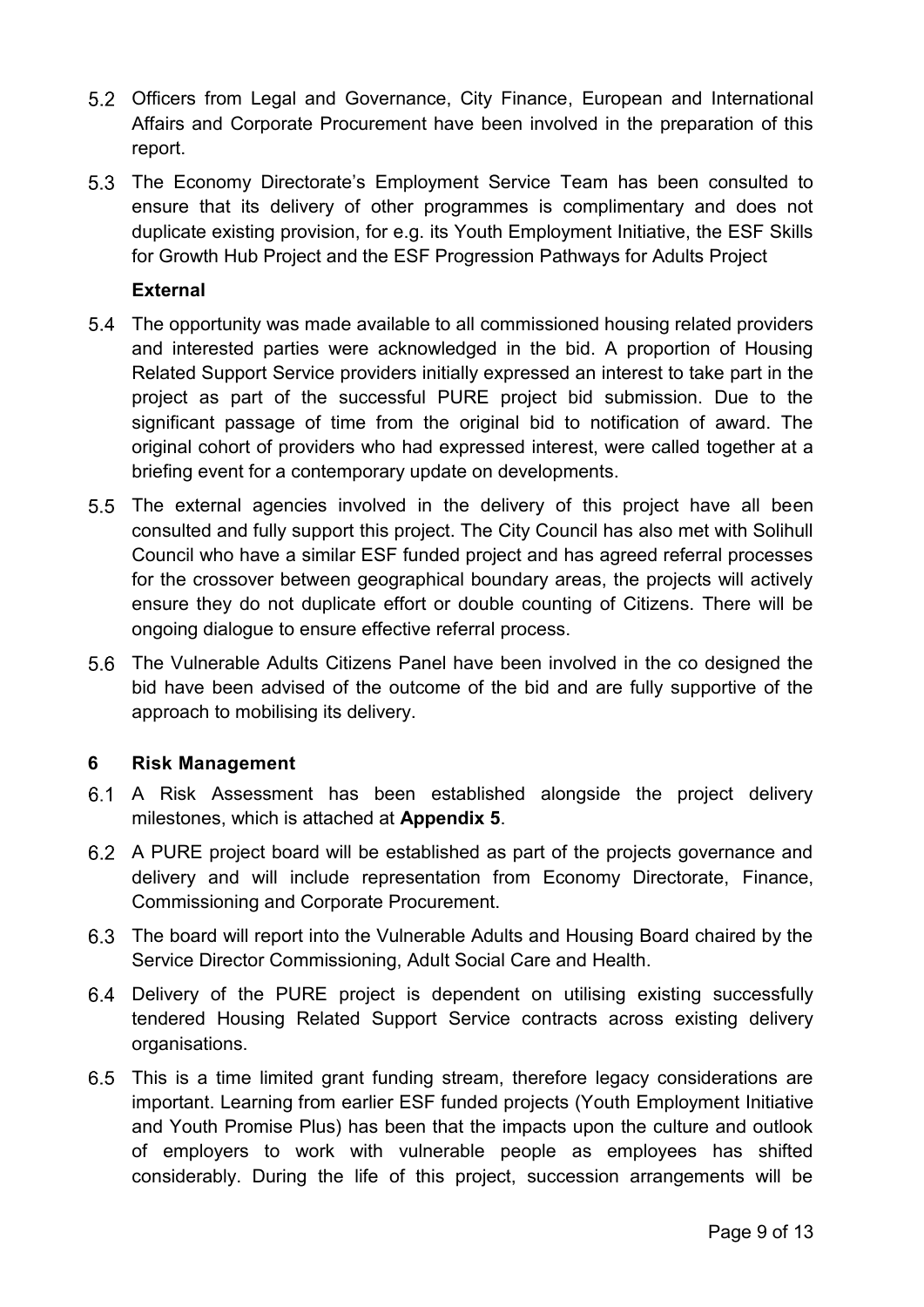discussed with participating employers. To facilitate this, project officers will engage with Birmingham Chamber of Commerce.

## **7 Compliance Issues:**

# **7.1 How are the recommended decisions consistent with the City Council's priorities, plans and strategies?**

- The PURE project is consistent with the Council Plan: 2018 -22 specifically Outcome 1 Priority 1: "We will create opportunities for local people to develop skills and make the best of economic growth."
- 7.1.2 In addition, City Council Strategies include:
	- Health and Well-being Strategy 2017+
	- Homeless Prevention Strategy 2017+
	- Homeless Related Support Strategy 2019+
	- Financial Inclusion Strategy 2016+
	- Domestic Abuse 2018+
- 7.1.3 It must also be noted that the existing commissioned Housing Related Support Services also contribute significantly to the delivery of two related Council strategies, Homelessness Prevention Strategy 2017+ and the Domestic Abuse Prevention Strategy 2018 – 2023.
- 7.1.4 This project also aligns to the Housing First Pilot for vulnerable people who are homeless or at risk of being homeless; a key element of which is the provision of consistent 1:1 support, tailored as required to the individual. Research findings are that improved outcomes in relation to employment and sustained housing are achieved where consistent and responsive 1:1 support is provided where needed.
- 7.1.5 Birmingham Business Charter for Social Responsibility (BBC4SR) will be applied within the threshold of the Charter requirements and contract value.
- The project aligns with strategic objectives in the Birmingham Development Plan (BDP) 2031 relating to improving health and well-being. This includes priorities of the Health and Well-Being Board and Public Health Outcomes Framework in supporting vulnerable people with mental health conditions and learning disabilities into paid work.

# **7.2 Legal Implications**

- 7.2.1 The lawful receipt of grant funding depends on the adherence to the terms of the ESIF grant funding agreement, which includes (without limitation) the requirement of matched funding, and adherence to the requirements of procurement legislation, including lawful extensions and re-procurements where required.
- 7.2.2 The Public Contracts Regulation 72 (b) (ii) is the provision, in the particular circumstances of the case, most likely to be used to justify compliance with procurement legislation."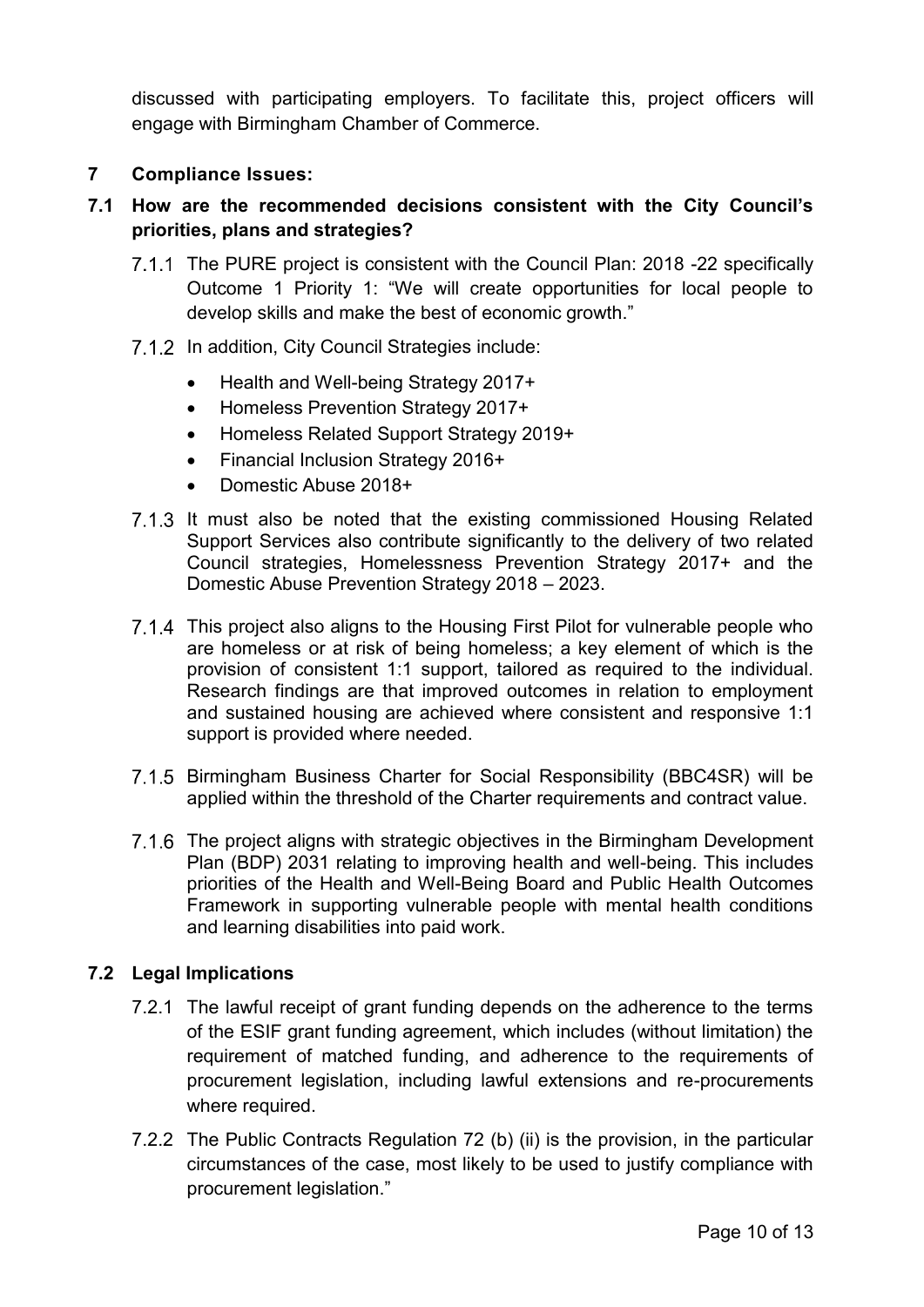7.2.3 Under the general power of competence set out in Section 1 of the Localism Act 2011, the Council has the power to enter into the arrangements set out in this report and they are within the boundaries and limits of the general power of competence in Section 2 and 4 of the Localism Act 2011, subject always to the contractual and procurement constraints referred to above.

## **7.3 Financial Implications**

- 7.3.1 The total PURE project is anticipated to be £12m, comprising £6m of ESF revenue grant and £6m funded from City Council main programme revenue budget from the Adult Social Care Directorate, Commissioning services. The project will support commissioned expenditure of £5.2m and management and administration staff and overhead costs of £0.8m for the initial 18 month period. The management and administration staff are anticipated to be existing employees in the Commissioning service, plus two staff from the European and International Affairs (Economy Directorate) and one from City Finance, although there may be a need for some fixed term contracts which will be funded from within the overall project. When the funding is in relation to existing posts, this will enable the project to be delivered within existing budgetary targets
- 7.3.2 The DWP grant offer of £6.0m revenue grant currently applies to the period 1<sup>st</sup> January 2018 to 16<sup>th</sup> June 2020. However, in order to maximise the deliverability and impact of the project, it is proposed that a PCR will be submitted to commence the project in December 2018 (one month earlier) and to extend the project completion date to 31<sup>st</sup> December 2021. In addition, the PCR will request to increase the amount of available ESF grant by £0.5m to £6.5m subject to the Council providing match-funding. This is consistent with the original grant application and in the event that it is successful, approval to accept the additional grant will be via delegated approval of the Corporate Director; Finance and Governance and the Cabinet Member for Finance and Resources.
- 7.3.3 The project will largely be delivered through contracted deliverers as set out in this report. The Council will enter into contracts with these deliverers which will set out the outputs required to deliver the terms of the ESF grant. The City Council will claim ESF grant quarterly from DWP in arrears based upon actual expenditure from the Council's bank account to contracted deliverers. Given the time limit of ESF grant, expenditure will have to be defrayed in advance of the project end date to be eligible and this will be made clear to deliverers in their contracts. The Council reserves the right to exit the project at any time by giving the required notice of one month to DWP. There will be no on-going revenue implications for the City Council as a consequence of this project.
- 7.3.4 The Council will mitigate its risk as Accountable Body through the payment mechanism and claw-back arrangements set out in the contracts with deliverers. Payments will be made to contractors quarterly in arrears at 80% ratio with the remaining 20% held back and paid the following quarter upon submission of core data requirements i.e. inputs and outputs achieved Standard rate VAT will be incurred on the commissioned expenditure, which the City Council can recover as part of its on-going business. The Council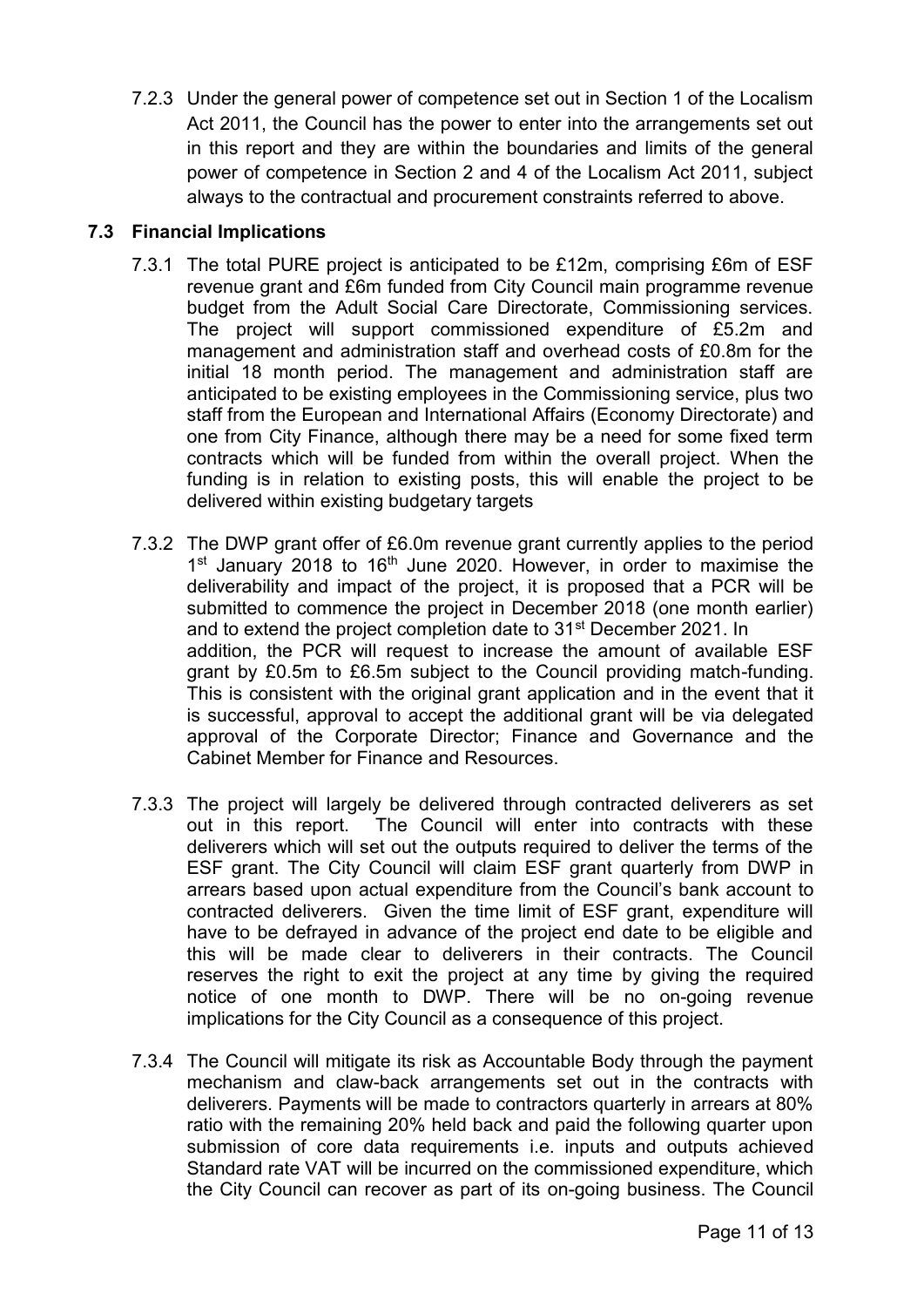will include the right to claw-back grant from the deliverers if necessary in line with the provisions in the ESF funding agreement.

#### **7.4 Procurement Implications (if required)**

- 7.4.1 Both the Social Inclusion and Disabilities contracts have a clause that allows a contract modification subject to agreement by both parties. In the case of Social Inclusion, this will be extended by two months to 30<sup>th</sup> November 2019, to maximise the re-procurement period and reduce the impact on the delivery of the PURE project. The Disabilities contract is a 3 plus 2 years contract, the extension being subject to funding availability and this will expire on 30<sup>th</sup> June 2021, at which point the contract will have been re-procured in order to complete the final six months of the project. The reason why this cannot be re-procured at the same time as the Social Inclusion contract is due to the complexity of the client groups.
- 7.4.2 The Cabinet report; Tender Strategy for Integrated Prevention Services  $(C0218)$  dated 20<sup>th</sup> October 2015, delegated the extension of these contracts to the former Cabinet Member for Commissioning, Contracting and Improvement jointly with the former Strategic Director of People post.
- 7.4.3 The re-procurement process for the Social Inclusion contracts will take circa 11 months to complete. This timeframe is end-to-end including the development of the procurement strategy, going to market and a mobilisation period of 3 months. The re-procurement of the Disabilities contracts will take longer. These procurements will be carried out in accordance with European Commission procurement rules to ensure compliance.
- 7.4.4 In the event of existing eligible providers not being successful in future commissioning, financial clauses are in place, which require providers to submit robust claims for retrospective payment.

#### **7.5 Human Resources Implications (if required)**

- 7.5.1 The ESF revenue grant includes funding for seven posts to manage and administer the project. Four of the posts are in the Adult Social Care and Health, one in City Finance and two in the European and International Affairs team of the Economy Directorate as follows:
	- 1 x GR7 Lead Officer to provide strategic oversight (Adults)
	- 1 x GR6 Senior EU Fund Manager (Economy Directorate)
	- 1 x GR6 Commissioning / Project Manager Intelligence (Adults)
	- 1 x GR5 EU Compliance Officer (Economy Directorate)
	- 1 x GR5 Employer Development Co-ordinator (Adults)
	- 1 x GR4 Finance Officer (City Finance)
	- 1 x GR3 Business Support (Adults)